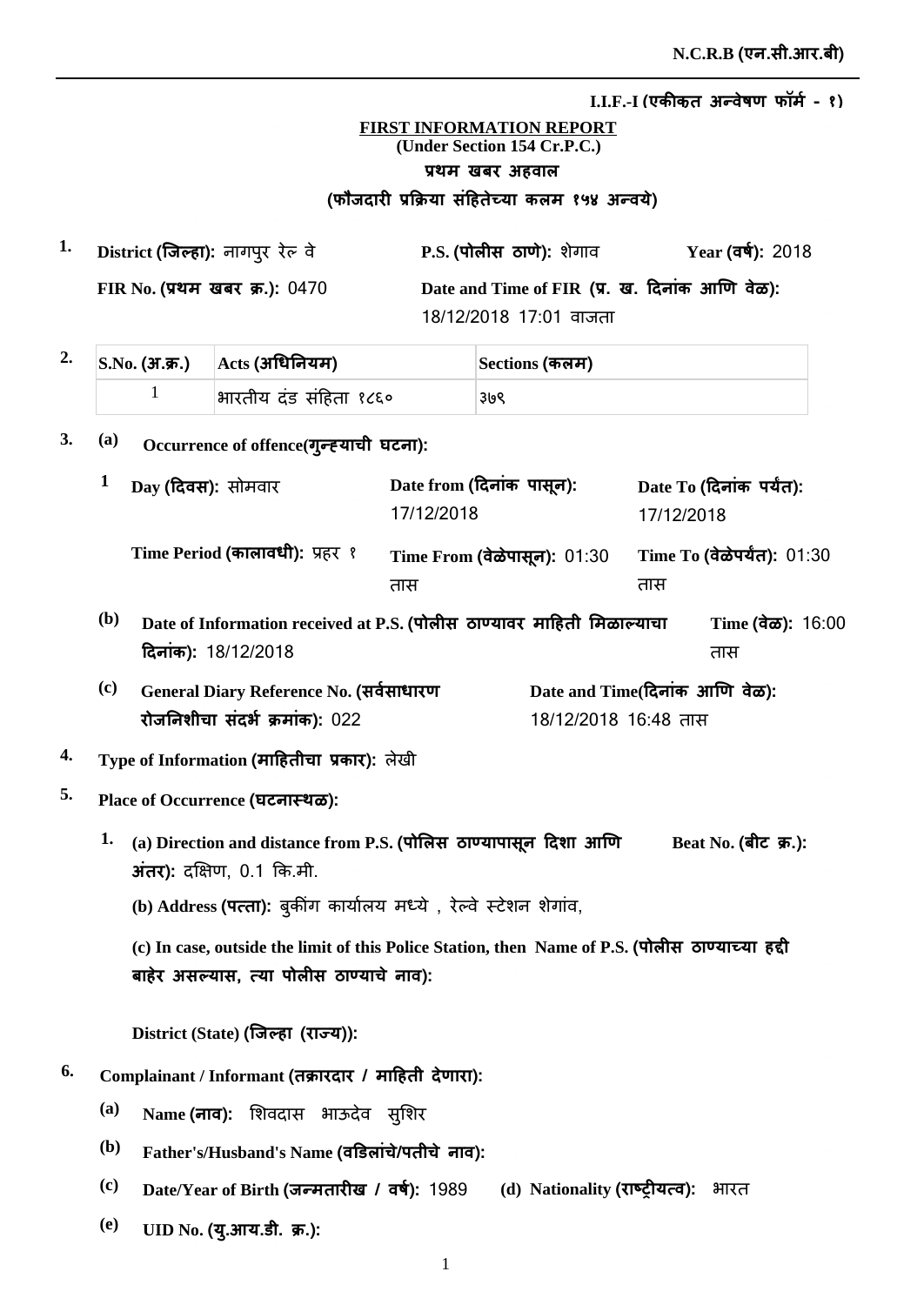*(f)* **Passport No. (पारपत्र क्र.):** 

 $\bf{Date \ of \ Issue}$  (दिल्याची तारीख ):

 $\mathbf{Place} \text{ of } \mathbf{I} \text{ s}$ sue (दिल्याचे ठिकाण):

**(g) ID Details (Ration Card, Voter ID Card, Passport, UID No., Driving License, PAN) jğ** विवरण (राशन कार्ड ,मतदार कार्ड ,पासपोर्ट, यूआईडी स., ड्राइविंग लाइसेस, पैन कार्ड))

| S. No.   | $ ID\;Type\;(H\vec{a})$ किखपत्राचा प्रकार) | ID Number (ओळखपत्र क्रमांक) |
|----------|--------------------------------------------|-----------------------------|
| (अ.क्र.) |                                            |                             |

- (h) **Occupation (व्यवसाय):**
- **(i) Address ×ȡ**

|                         | S.No. (अ.क.) Address Type (पत्ता प्रकार) Address (पत्ता): |                                                                                                                                                            |
|-------------------------|-----------------------------------------------------------|------------------------------------------------------------------------------------------------------------------------------------------------------------|
| 1                       | वर्तमान पत्ता                                             | Town/Village (शहर / गाव): बेलखेड, Tehsil (तहसील):<br>तेल्हारा, Police Station (पोलीस ठाणे): District (जिल्हा):<br>अकोला, State (राज्य): महाराष्ट्र, भारत   |
| 2                       | स्थायी पत्ता                                              | Town/Village (शहर / गाव): बेलखेड, Tehsil (तहसील):<br>तेल्हारा, Police Station (पोलीस ठाणे): District (जिल्हा):<br>अर्कोला, State (राज्य): महाराष्ट्र, भारत |
| Phone number (फोन नं.): |                                                           | Mobile (मोबाइल क्र.): 91-7385561127                                                                                                                        |

*T.* Details of known / suspected / unknown accused with full particulars (ज्ञात / संशयित / अज्ञात आरोपींचे संपूर्ण तपशील):

Accused More Than (अज्ञात आरोपी एका पेक्षा जास्त असतील तर **संख्या): 0** 

| S. No.<br>(अ.क्र.) | Name (नाव) | Alias (उर्फनाव) | <b>Relative's Name</b><br>(नातेवाईकाचे नाव) | Present Address(वर्तमान<br>(पत्ता)) |
|--------------------|------------|-----------------|---------------------------------------------|-------------------------------------|
|                    | अनोळखी 1   |                 |                                             |                                     |

- 8. Reasons for delay in reporting by the complainant / informant ( तक्रारदार/माहिती देणा-याकडून तक्रार करण्यातील विलंबाची कारणे):
- $^9$ · Particulars of properties of interest (संबंधीत मालमत्तेचा तपशील):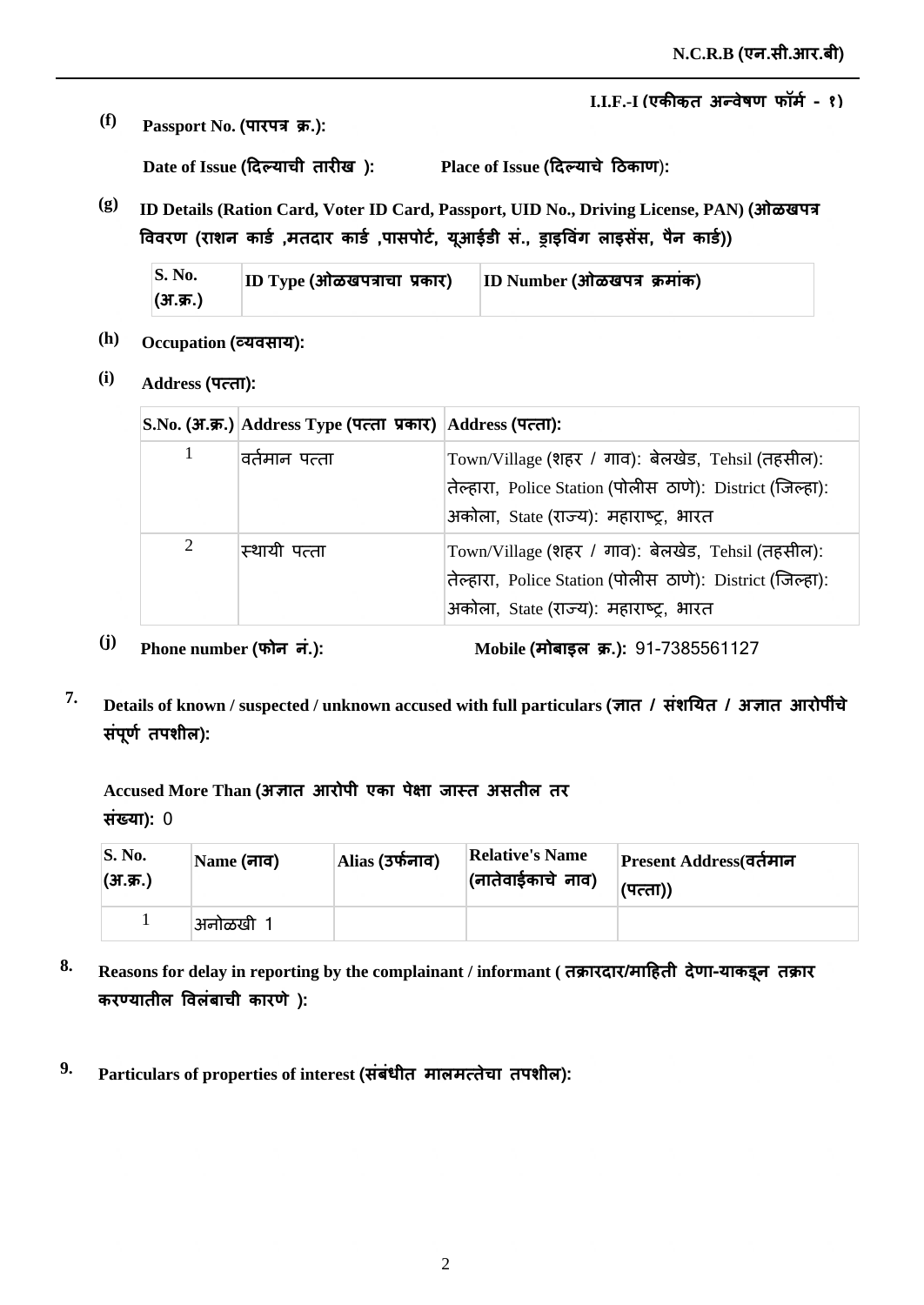| I.I.F.-I (एकीकत अन्वेषण फॉर्म - १) |                                                                                                                                                                                                                                         |                                           |                                                                                                                     |                                     |  |  |
|------------------------------------|-----------------------------------------------------------------------------------------------------------------------------------------------------------------------------------------------------------------------------------------|-------------------------------------------|---------------------------------------------------------------------------------------------------------------------|-------------------------------------|--|--|
| S. No.<br>(अ.क्र.)                 | <b>Property Category</b><br>(मालमत्ता वर्ग)                                                                                                                                                                                             | <b>Property Type</b><br>(मालमत्ता प्रकार) | <b>Description</b><br>(विवरण)                                                                                       | Value(In Rs/-)<br>मुल्य (रु. मध्ये) |  |  |
| $\mathbf{1}$                       | इलेक्ट्रिकल आणि इलेक्ट्रॉनिक<br>सामान                                                                                                                                                                                                   | मोबाईल फोन                                | एक स्पाईस कंप. चा मो.<br>त्यात Idea चे सिम नं.<br>9623188564 त्याचा<br>IMEI नं.<br>911423550111654,<br>911423550261 | 4,300.00                            |  |  |
| $\overline{2}$                     | कागदपत्रे आणि मुल यवान रोखं यूआयडी/आधार कार्ड                                                                                                                                                                                           |                                           | फिर्यादी व त्यांच्या<br>वडीलाचे                                                                                     | .00                                 |  |  |
| 3                                  | कागदपत्रे आणि मुल यवान रोखंपिन कार्ड                                                                                                                                                                                                    |                                           |                                                                                                                     | .00                                 |  |  |
| 4                                  | कागदपत्रे आणि मुल यवान रोखं मतदान ओळखपत्र                                                                                                                                                                                               |                                           |                                                                                                                     | .00                                 |  |  |
| 5                                  | कागदपत्रे आणि मुल यवान रोखं ओळखपत्र                                                                                                                                                                                                     |                                           | बार काँन्सील ऑफ<br>महाराष्ट्र गोवा चे आय<br>कार्ड, बार कॉन्सील ऑफ<br>अकोला चे आय कार्ड                              | .00                                 |  |  |
| 6                                  | कागदपत्रे आणि मुल यवान रोखेवाहन चालक परवाना ड्रायव्हींग लायसन्स                                                                                                                                                                         |                                           |                                                                                                                     | .00                                 |  |  |
| $\tau$                             | कागदपत्रे आणि मुल यवान रोखं $\left  \begin{array}{ccc} \frac{1}{2} & \frac{1}{2} & \frac{1}{2} \end{array} \right $ कागदपत्रे आणि मुल यवान रोखं $\left  \begin{array}{ccc} \frac{1}{2} & \frac{1}{2} & \frac{1}{2} \end{array} \right $ | कागदपत्रे                                 | एक लेटर पँड                                                                                                         | .00                                 |  |  |
| 8                                  | नाणे आणि चलन                                                                                                                                                                                                                            | भारतीय- रुपया                             | रोख 400 रु (4 X 100)                                                                                                | 400.00                              |  |  |
| 9                                  | इतर                                                                                                                                                                                                                                     | इतर परिवहन                                | एक काळ्या रंगाची सँग<br>बँग                                                                                         | 550.00                              |  |  |

- $10$ . Total value of property (In Rs/-) मालमत्तेचे एकूण मुल्य (रु. मध्ये) : 5,250.00
- $11.$  Inquest Report / U.D. case No., if any (मरणान्वेषण अहवाल/अकस्मात मृत्यू प्रकरण क्र., जर  $3\pi$  $\vec{r}$   $\vec{r}$   $\vec{r}$

| <b>S. No.</b> | UIDB Number (अकस्मात मृत्यू प्रकरण क्र.) |
|---------------|------------------------------------------|
| (अ.क्र.)      |                                          |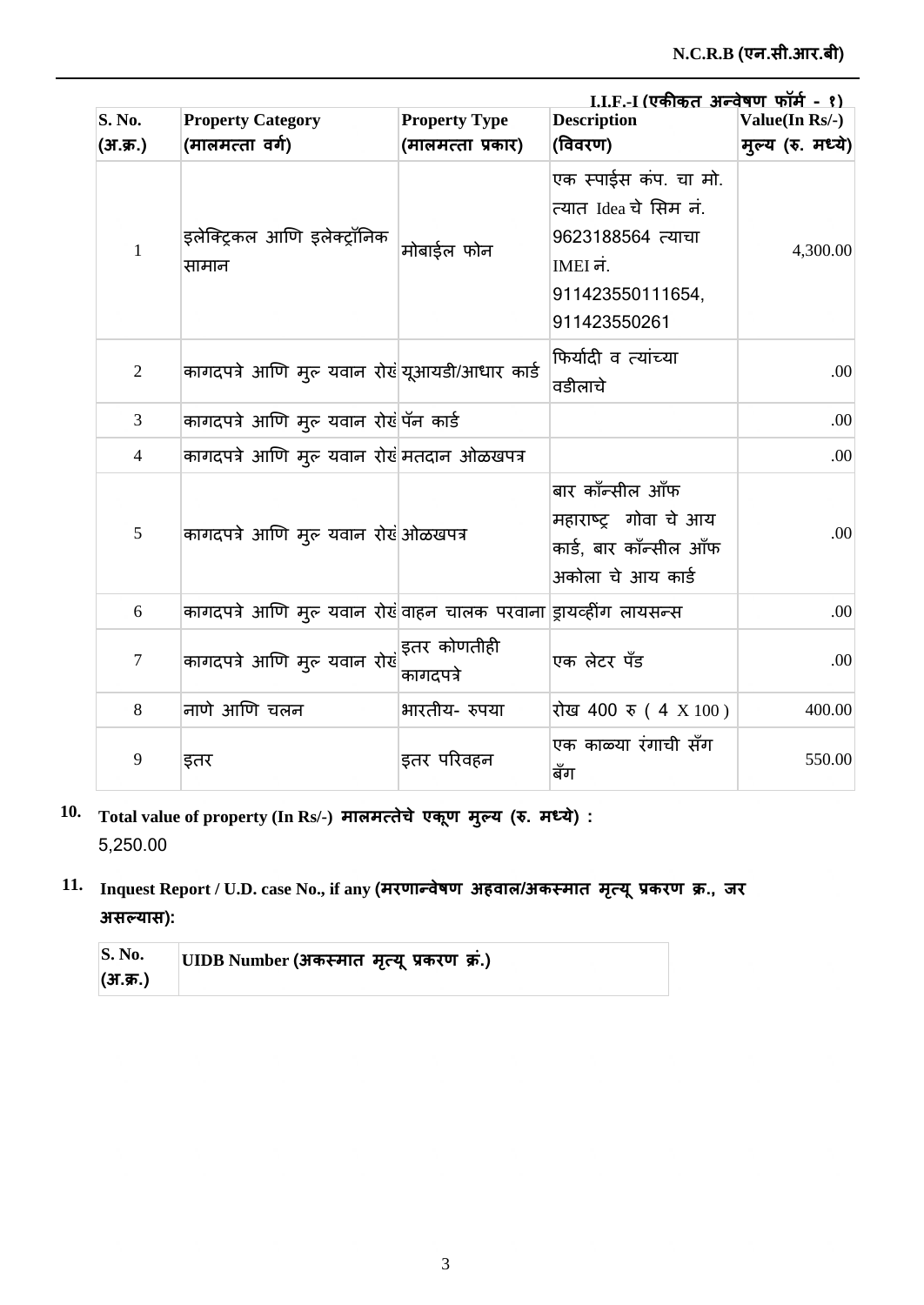## $12$ . First Information contents (प्रथम) खबर हकिगत):

यातील फिर्यादी मजकूर हे आज दि. 16 / 12 / 2018 रोजी शेगावं येण्या करीता ट्रेंन नं. 12139 DN सेवाग्राम एक्स. चे जनरल कोच मधुन मुंबई येथुन शेगांव येथे आल्यानंतर गावी परत जण्या करीता गाडी नसल्याने फिर्यादी मजकुर हे रेल्वे स्टेशन शेगांव बुकींग ऑफीसमध्ये आराम करण्याकरीता गेले असता तेथील बाकडयावर त्यांना झोप लागल्याने कोणीतरी अज्ञात चोरटयाने झोपेचा फायदा घेवून त्यांच्या जवळील बँग आतील सामानासह मुद्दाम लबाडीने चोरुन नेले आहे. बाबत फिर्यादी मजकूर यांनी आज रोजी समक्ष पो.स्टे.ला येवून दिले लेखी तक्रारीवरुन पो.स्टे. ला गु.र.न. 470/18 कलम 379 भा.द.वी प्रमाणे दाखल करण्यात आला. FIR ची एक प्रत मा. JMFC कोर्ट नं. 2 शेगांव यांचेकडे पाठविण्याची तजबीज ठेवली आहे. सदर गुन्ह्याचे कागदपत्र पुढील तपासकामी मूळ केसडायरीसह मा. PSO सो. यांच्या आदेशांन्वये HC/294 श्री. गोल्हारे यांचे कडे देण्यात येत आहे.

**Action taken: Since the above information reveals commission of offence(s) u/s as mentioned at 13. Item No. 2.** (केलेली कारवाईः बाब क्र.२ मध्ये नमूद केलेल्या कलमान्वये वरील अहवालावरून अपराध दिसून आल्यामुळे):

- $^{(1)}$   $\;$  Registered the case and took up the investigation (प्रकरण नोंदविले आणि तपासाचे काम हाती **ȯȯ or** <u>or</u> (किंवा):
- **(2)**  $\bm{\mathrm{Directed}}$  (Name of I.O.) (तपास अधिका-याचे नाव): PRALHAD Laxman GOLHARE **Rank (हुद्दा):** पोलीस हवालदार

No**. (क्र.)**: <code>POBN63606 to take up the Investigation (तपास करण्याचे अधिकार दिले) or</code> (किवा)

- **(3)** Refused investigation due to (ज्या कारणामुळे तपास करण्यास नकार दिला): or (किवा)
- **(4) On point of jurisdiction, If F.I.R. Transferred to P.S.** (अधिकारितेच्या मुद्दयावर प्रथम खबर हस्तातरीत केला असल्यास त्या पोलीस ठाण्याचे नाव):

**District ǔã¡ȡ**

**F.I.R. read over to the complainant / informant, admitted to be correctly recorded and a copy**  given to the complainant /informant, free of cost. (प्रथम) खबर) तक्रारदाराला/खबरीला) वाचून दाखविली, बरोबर नोंदविली असल्याचे त्याने मान्य केले आणि तक्रारदाराला/खबरीला खबरीची प्रत **मोफत दिली)** 

**R.O.A.C.**  (आर.ओ.ए.सी.)

> **Signature of Officer in charge, Police**   $\mathbf S$ tation (ठाणे प्रभारी अधिका-याची **स्वाक्षारी**)